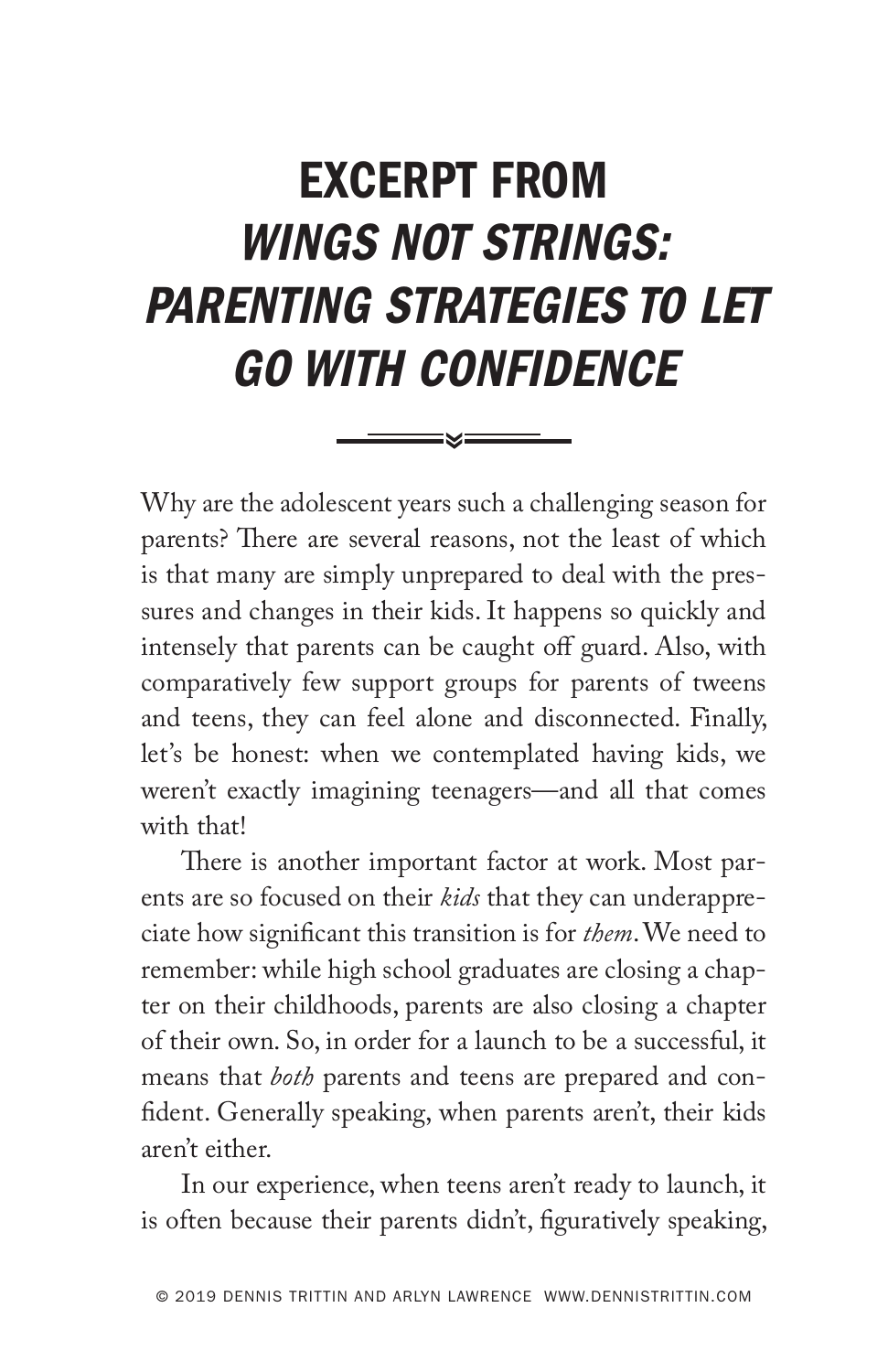move over from the driver's seat to the passenger seat in their child's life. The end result is a teen who remains stuck in Neverland—a kind of part-child, part-adult place in life. Unfortunately, this has become a pervasive issue.

**The good news is that there is a better way—to parent with a vision of releasing an eagle to soar to the heights,**  rather than a kite we continue to control. It's giving children *wings, not strings*. It's being strategic and purposeful about parenting a *future adult.*

*Wings* are the empowering things we do to prepare our children to be secure, confident, and independent adults, who will live with purpose, integrity, and impact. We grow wings when we train them with strong internal guiding principles and give them freedom, opportunity, and accountability to apply those principles responsibly. Like an eagle, they are free to explore far and wide, while navigating the turbulence life often brings.

*Strings* are anything that ties down our children and prevents them from achieving their full potential. We constrain them when we control and manage them with a tight grip—even as they mature through the teen years. It can also happen when we pressure, coddle, enable, or ignore them. Regardless of which extreme, they are inhibited rather than equipped and empowered. Picture a kite it can never fly freely to its natural destination. It is tied down, constrained, and maneuvered by the person controlling the strings. This is the end result **when parents allow nurture to interfere with nature**.

We wrote this book because so many families are struggling with what ought to be a natural evolutionary process. To counter these influences and help you with your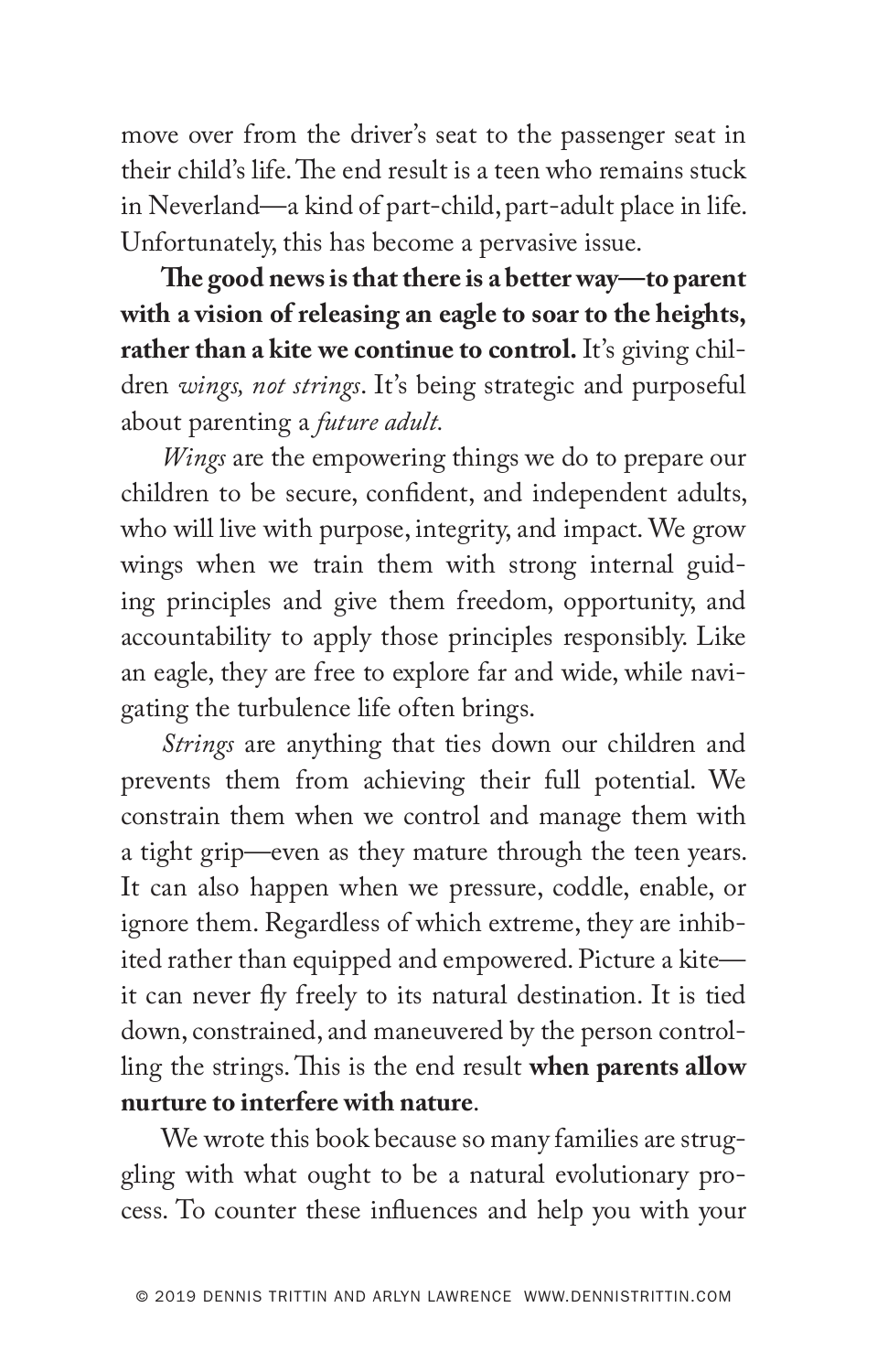family's eventual launch, we tackle these important topics in this book:

- » current perspectives from organizations (e.g., colleges and employers) receiving our graduates and the reasons for these outcomes, including parenting styles
- » empowering parenting strategies that grow wings, not strings
- » when and how to let go (moving from driver to passenger)
- » building the personal leadership skills children need for adulthood
- » strategies for dealing with adolescent anxiety and technology
- » the prize that awaits when parents navigate this successfully

We hope this book encourages and equips you, and that you will take the opportunity to self-evaluate your parenting style and methods as you read through it. No one, including us (!), is a perfect parent, but we can all stand to sharpen our techniques to be the best we can be. It is a privilege to come alongside you in your parenting journey—to help you parent with purpose and let go with confidence! We wish you and your children every success.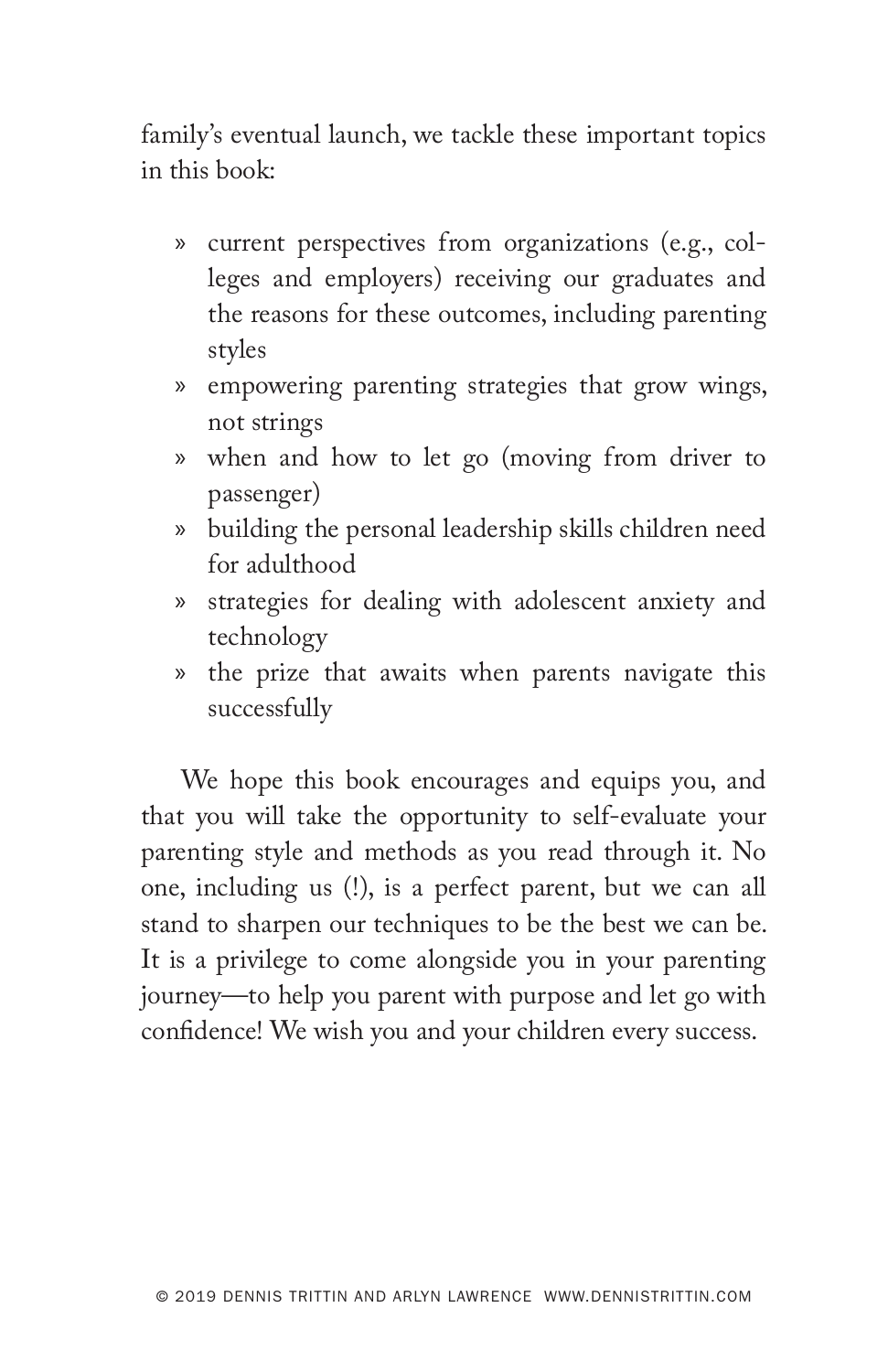## CHAPTER ONE

## A CONCERNING YOUNG ADULT LANDSCAPE

*" Houston, we have a problem."* —*Apollo 13* film line

Up until recent years, it seemed an inarguable fact of life in America that most children would grow up attending school, graduate with a diploma signifying their accomplishment of certain minimum standards, and go on to either post-secondary education, the military, or the workforce. They would leave their parents' homes, establish independent households of their own, create economic and emotional self-sufficiency for themselves, find a life partner, and likely marry. They would follow lifelong career paths that would provide them with consistent income and a way to contribute to the community and society at large. Obviously, there would be variations within this path, but that was the typical scenario. And, it is likely still the objective that most parents think they are working towards today.

*However, something has changed.*

These days, many parents of young adults find themselves navigating a bewildering and peculiar landscape of circumstances that includes such new terminology as "adulting," "technology addiction," "safe spaces," "trigger warnings," and "failure to launch." Many of the statistics on the younger generation are perplexing, if not downright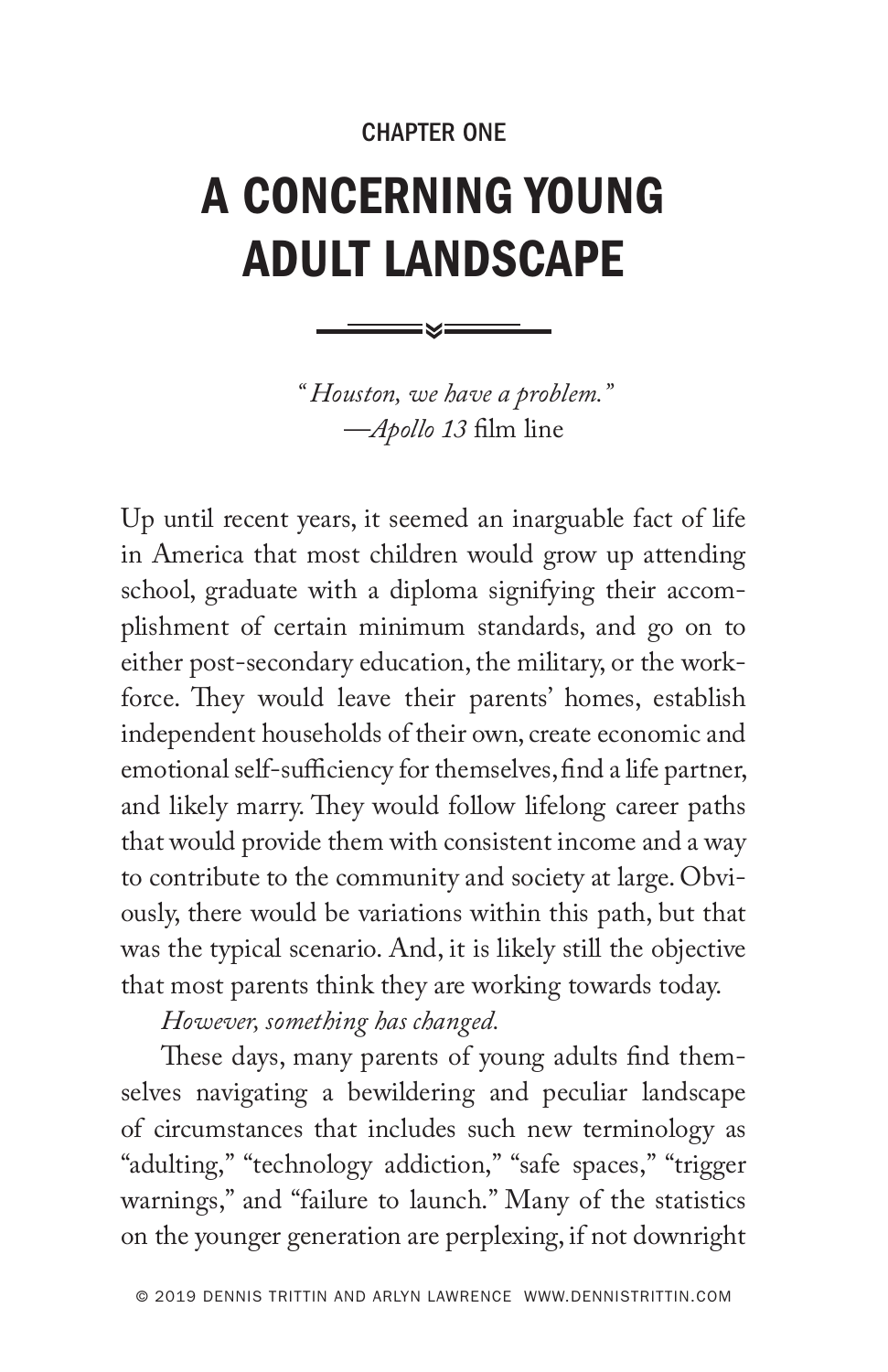alarming: 30% of college students drop out after the first year and only 40% graduate with a four-year degree. A third of all 18- to 34-year olds live with their parents. Most kids over 13 are spending 60% of their waking moments consuming media.1 And more children, teens, and young adults than ever before are being treated with medication for anxiety and depression.

It is into this landscape that we are launching our next generation. And, while most parents may not necessarily know the details of why the landscape has become so challenging, most intuitively recognize the perplexities and the perils.

The question is: *what can we do about it?* How can we as parents do our part to raise and release into the world mature, responsible, motivated, and productive citizens who will soar in adulthood, and be the contributing members of their families and communities that we want and need them to be?

You are likely wondering how we arrived at this state of affairs. Unfortunately, it's the result of a multitude of factors and contributors, only some of which involve the family and our parenting. Here are several key reasons for the difficulties many young people are facing as they transition into adulthood:

» High schools generally aren't prioritizing next-step training in their course requirements. Many "adult preparation" courses, such as personal finance, life skills, leadership, independent living, and college/ career readiness, if offered at all, are generally electives rather than core requirements. Most colleges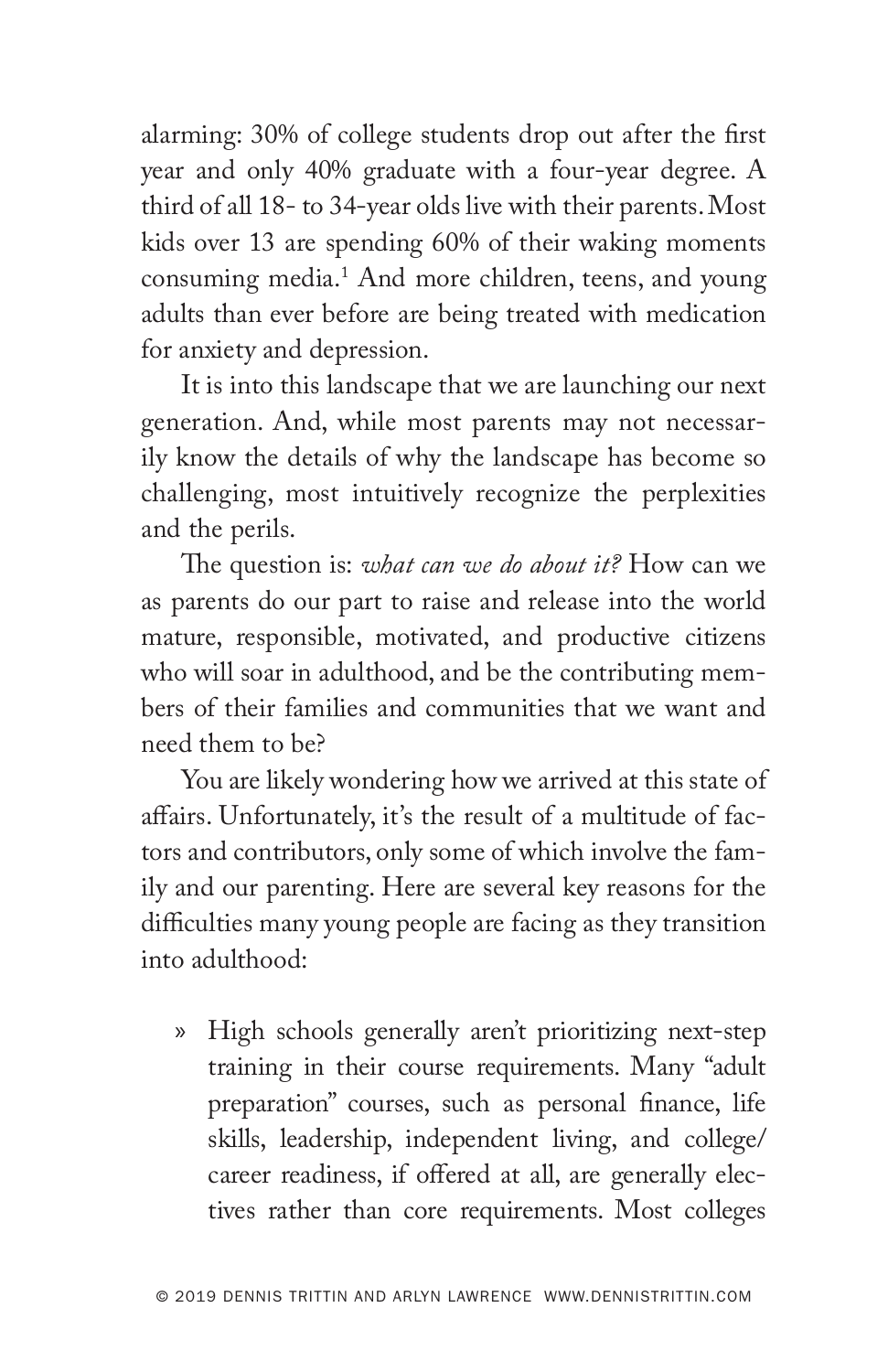aren't filling the gap either, presuming their firstyear students have acquired these skills before. The void in *practical living* education is pervasive and disconcerting.

- » Parents and educators are often erroneously assuming the *other* is covering these important topics; students are bearing the consequences of this training deficit and finger pointing.
- » The "college for all" mentality is hampering students who are either not college ready or would be better served pursuing other avenues to their careers.
- » Grade inflation is producing a false sense of academic prowess that college has a way of exposing; this is a major source of anxiety for young adults.
- » Colleges and universities are increasingly coddling students instead of building grit and resilience.
- » Many teens are lacking valuable job experience due to tighter government regulations of student workers or involvement in other activities.
- » Smartphones and screen time are consuming valuable free time, shortening attention spans, increasing distractions, inhibiting personal communication, heightening anxiety, promoting addiction, and reducing motivation.
- » Our culture has grown more casual, caustic, entertainment obsessed, and child-centered at a time when experts are extending the age of adolescence to the mid-to-late twenties. Consequently, maturity levels are not what they used to be.
- » Growing family dysfunction and fragmentation are adversely affecting socio-emotional health and support systems and preparation for adulthood.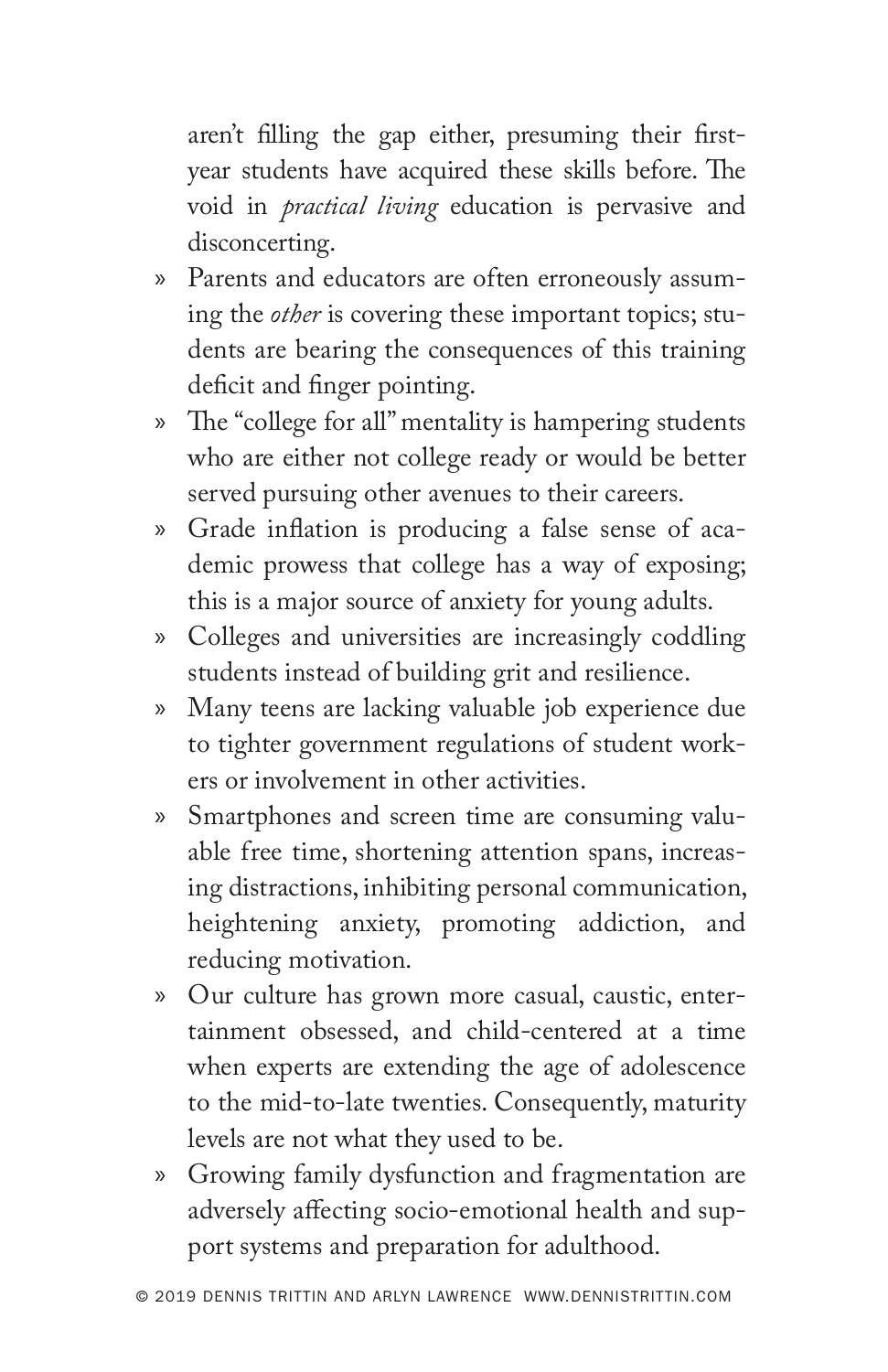## *Parenting Influences*

In addition to these general influences, parents also have to accept responsibility for their contribution to the young adult landscape. As primary caregivers, we play the lead role. So, let's put our egos aside and be truly honest with ourselves as we consider the impact of our own *parenting strategies and methods*.

Our goal is to give our children wings, not strings.But the fact is, despite the best of intentions, sometimes our own parenting strategies can get in the way of achieving our objectives. Although our children bear the primary responsibility for how their lives turn out (don't you forget it!), parenting influences can be significant.

We can all agree that we want to see our children happy, of admirable character, and successful. But, the different ways parents try to achieve these objectives can be all over the map. For example, when we (these authors) were growing up, authoritarian parenting was typical. Those were the days of, "Because I said so," non-negotiable orders, and self-sufficiency. Teens were expected to leave home after graduation, whether that meant to college, the trades, a job, or the military. The ball was in the graduate's court to sink or swim. Tough love ruled the day.

Times have changed, in part because of the pitfalls associated with extreme versions of this parenting philosophy. However, as it usually happens, the pendulum swings to the opposite extreme. We overcorrect, and new issues and unintended consequences emerge. Such is the case now, with overprotection, coddling, and control permeating the parenting landscape.

This is the generation of highly involved parenting. Today, fathers are inside the delivery room (rather than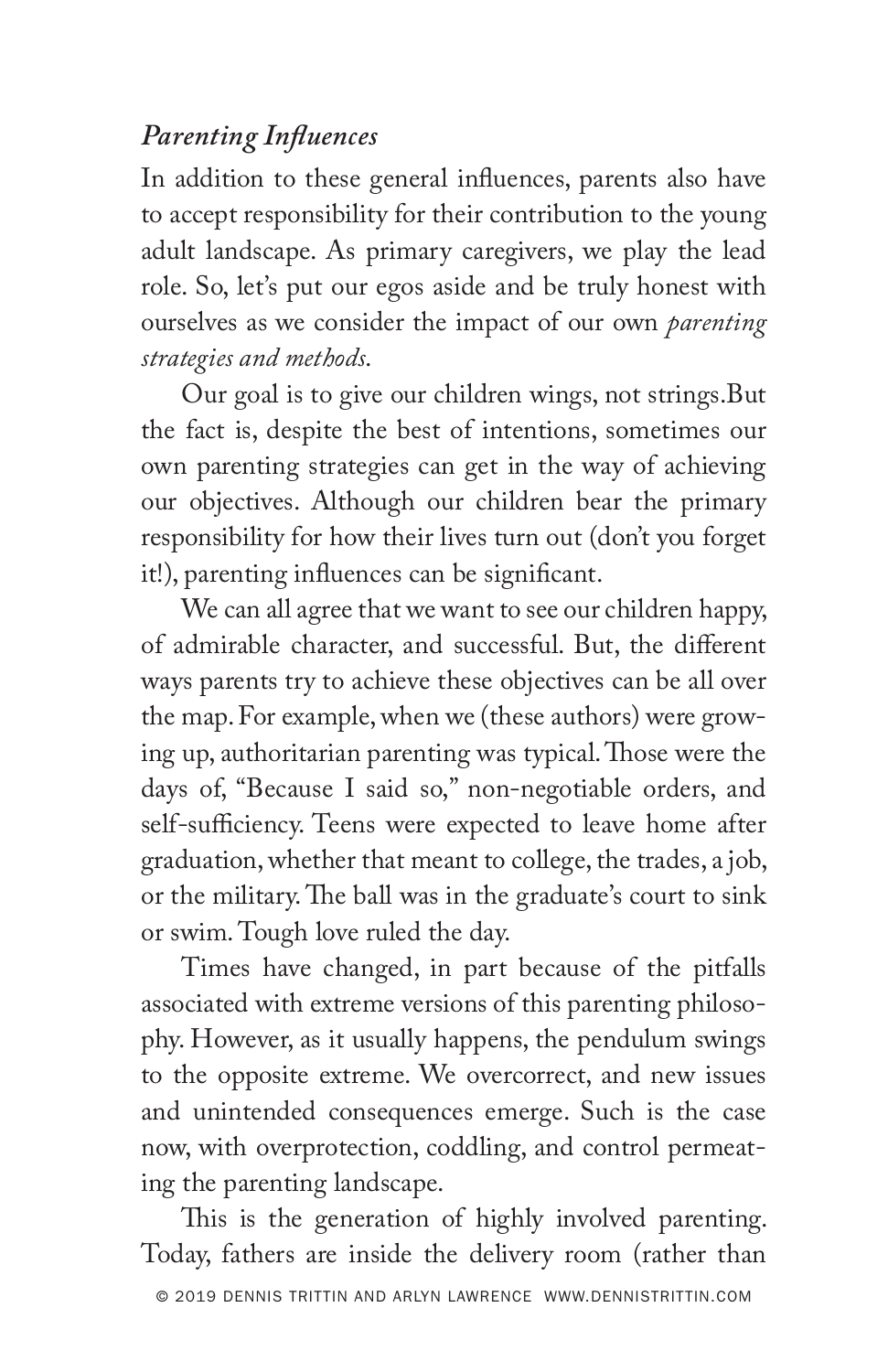pacing in an outside hallway or in the hospital at all!). In many cases, moms (or dads) are giving up lucrative careers to take on the full-time job of parenting. And, when they do, they give it every bit as much effort as they did in their careers. Enter the "professional parents" who . . .

- » routinely attend *all* sports and dance practices
- » make their teens' beds and pick up after them
- » bend over backward to keep their children happy and content
- » sometimes DO their kids' homework
- » plan their lives around the non-stop schedules and resumé-building activities of their children
- » place undue pressure on their children to perform
- » when talking with other parents, revel in their own children's accomplishments
- » advocate for their children at teacher conferences and school board meetings and defend their children's misbehavior with authority figures
- » fill out their children's college and employment applications
- » make every personal effort to help their kids make the team, land the lead role, earn a 4.0, get the job, win the promotion . . .

So, is it any wonder why Junior struggles with selfconfidence, anxiety, entitlement, motivation, decisionmaking, problem solving, and the overall demands of adulthood when he or she leaves home? Or why employers and universities are characterizing young adults the way they are? And why parents struggle with letting go when Junior is about to enter the real world?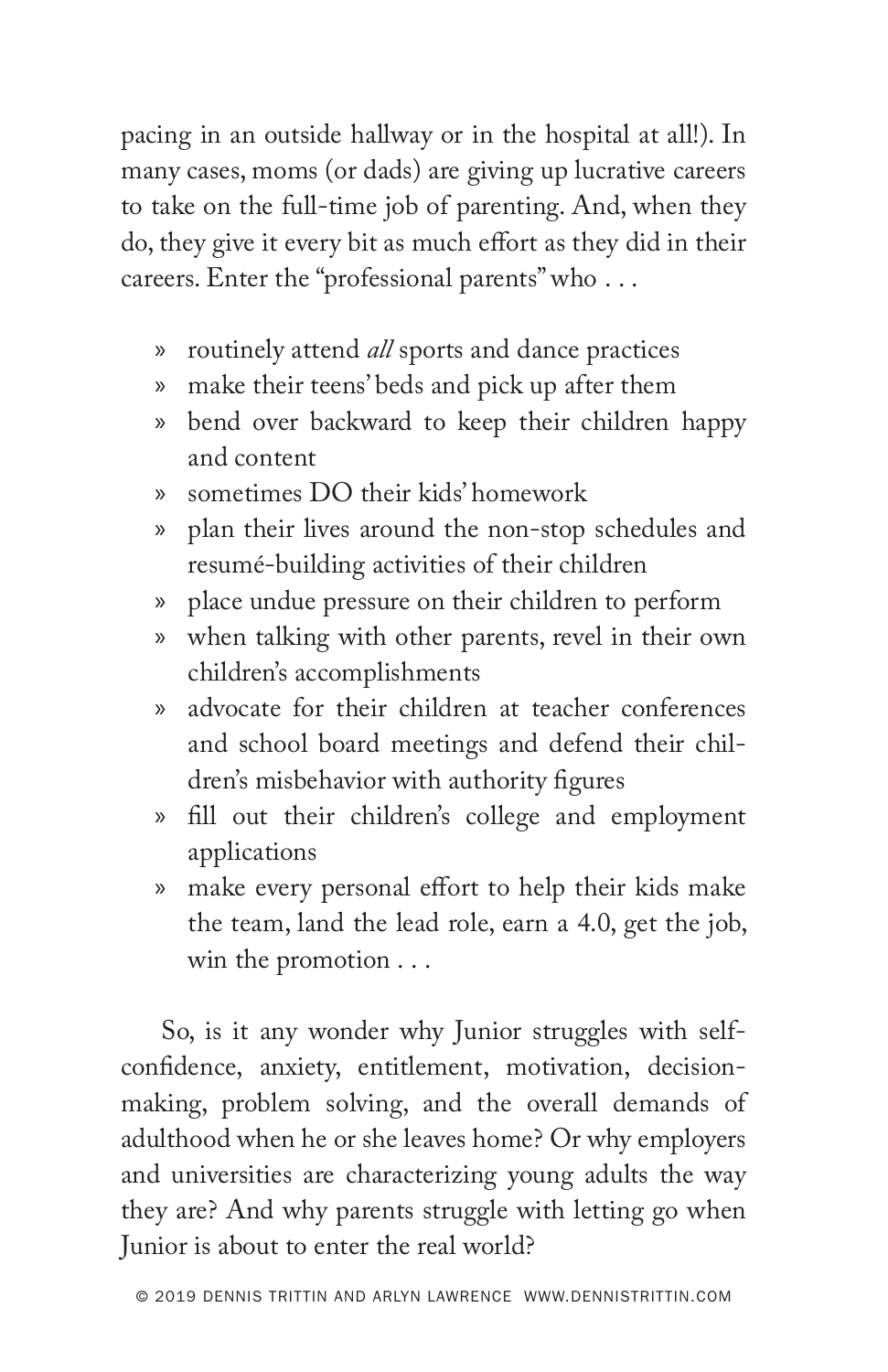We'll have much more to say about the role of parents in our next chapter when we explore the nature and impact of today's most common parenting styles. Suffice it to say, when it comes to parenting, Houston, we have a problem, too.